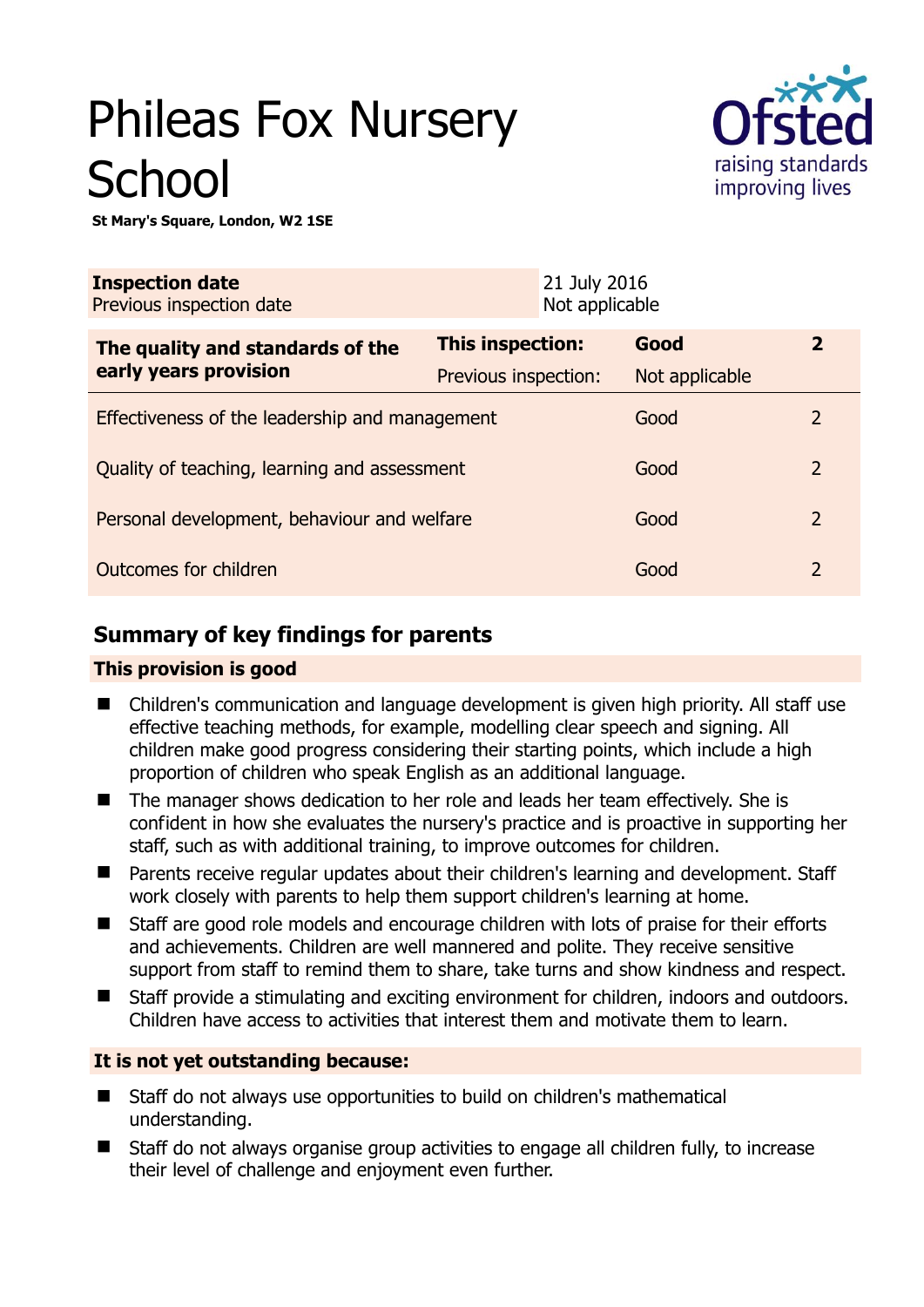# **What the setting needs to do to improve further**

## **To further improve the quality of the early years provision the provider should:**

- $\blacksquare$  offer more opportunities for children to increase their mathematical knowledge and understanding
- review arrangements for group activities, to engage all children fully and increase their level of challenge.

## **Inspection activities**

- The inspector observed the quality of teaching and the impact this had on children's learning, indoors and outdoors.
- The inspector held a meeting with the manager and provider to discuss how they drive improvement, monitor the quality of practice and support the staff team.
- The inspector carried out a joint observation with the manager.
- The inspector looked at relevant documentation, including children's records, such as those relating to accidents, behaviour and individual educational plans, and reviewed the nursery's self-evaluation and suitability checks for staff.
- $\blacksquare$  The inspector spoke with members of staff at appropriate times during the day.
- The inspector took account of the views of parents spoken with on the day of the inspection.

## **Inspector**

Laxmi Patel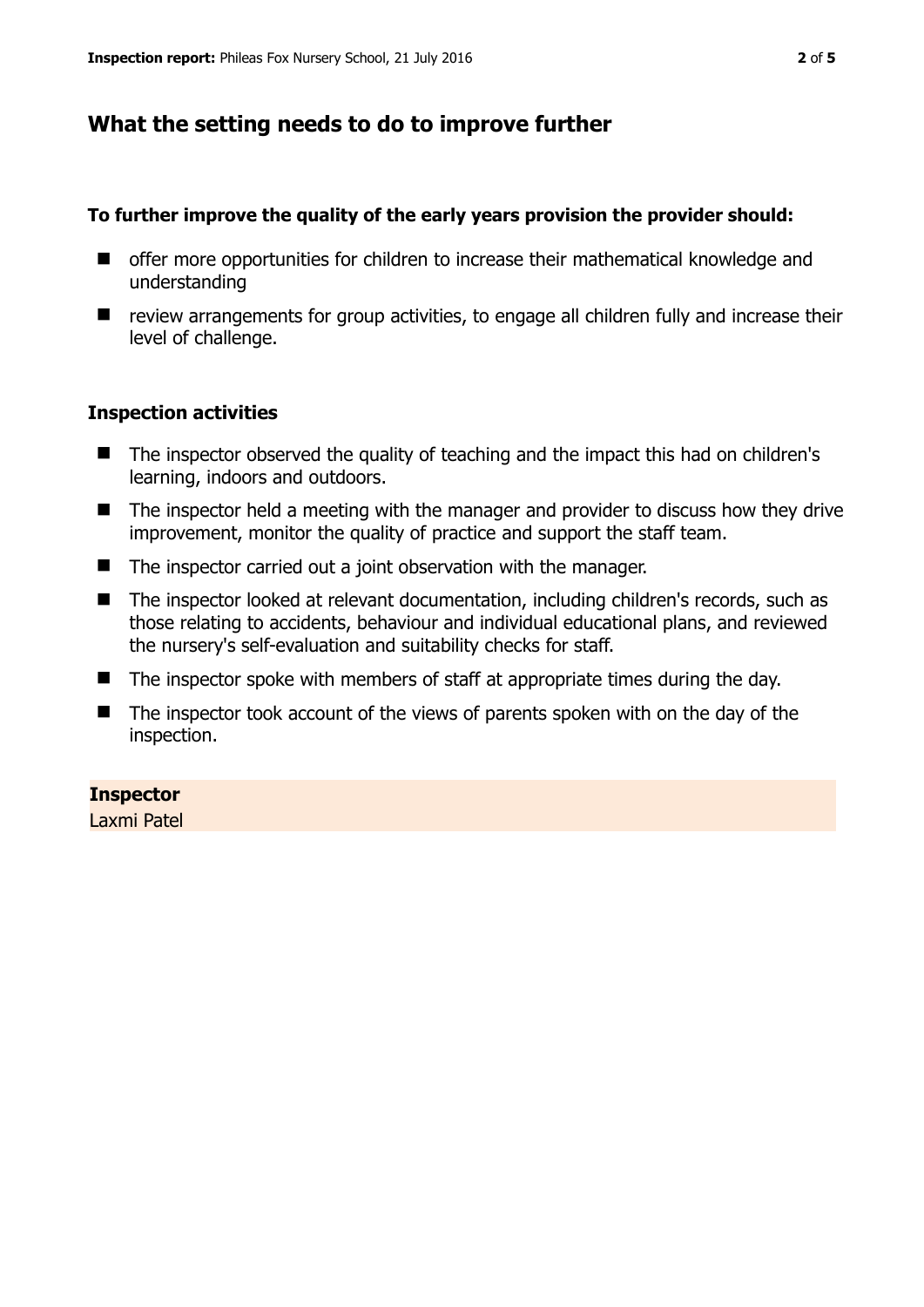## **Inspection findings**

#### **Effectiveness of the leadership and management is good**

There are good systems in place to support children who have special educational needs or disability and those who are learning English as an additional language, such as providing one-to-one support. The arrangements for safeguarding are effective. Staff are aware of their responsibilities in all aspects of child protection and they know what action to take if they have any concerns about a child's welfare. The manager ensures any referrals to relevant professionals lead to children getting the help that they need. There are effective recruitment procedures in place to ensure the suitability of staff. The manager implements good systems to support staff in their roles, such as supervision meetings and continual assessment of their professional development.

#### **Quality of teaching, learning and assessment is good**

The well-qualified staff use observations of children and their knowledge of individual children to plan interesting activities and experiences. The manager checks and monitors the accuracy and consistency of assessments to ensure children make effective progress. The manager and staff place a strong focus on supporting children's language and communication skills. For example, staff help children to learn new languages and support those children who are learning an additional language. Furthermore, children benefit from specific lessons, such as in Russian and French, to support their home languages. Staff nurture children's imagination well and encourage them to be creative. For example, children take part in storytelling, where they make up their own stories and share ideas.

#### **Personal development, behaviour and welfare are good**

Children arrive happily and receive a warm welcome from staff. Children are confident and happy. They learn about the expectations for behaviour. Staff work in a consistent way and give children clear explanations about why certain behaviour is not acceptable, while reminding them to consider others. Staff support children's good health and physical development effectively. For instance, children enjoy nutritious lunches, and the fully equipped outdoor play area where they have opportunities to develop their large and small muscle groups. Children have good opportunities to learn about other cultures and develop a secure understanding of the wider world.

#### **Outcomes for children are good**

Children are confident and generally interact well with friends. For example, they learn to take turns using electronic equipment, while learning about technology. Children engage in activities that support their early writing skills. They use writing equipment to make marks and practise writing letters, and learn to recognise letters and the sounds. Children are well prepared for the next stage in their learning.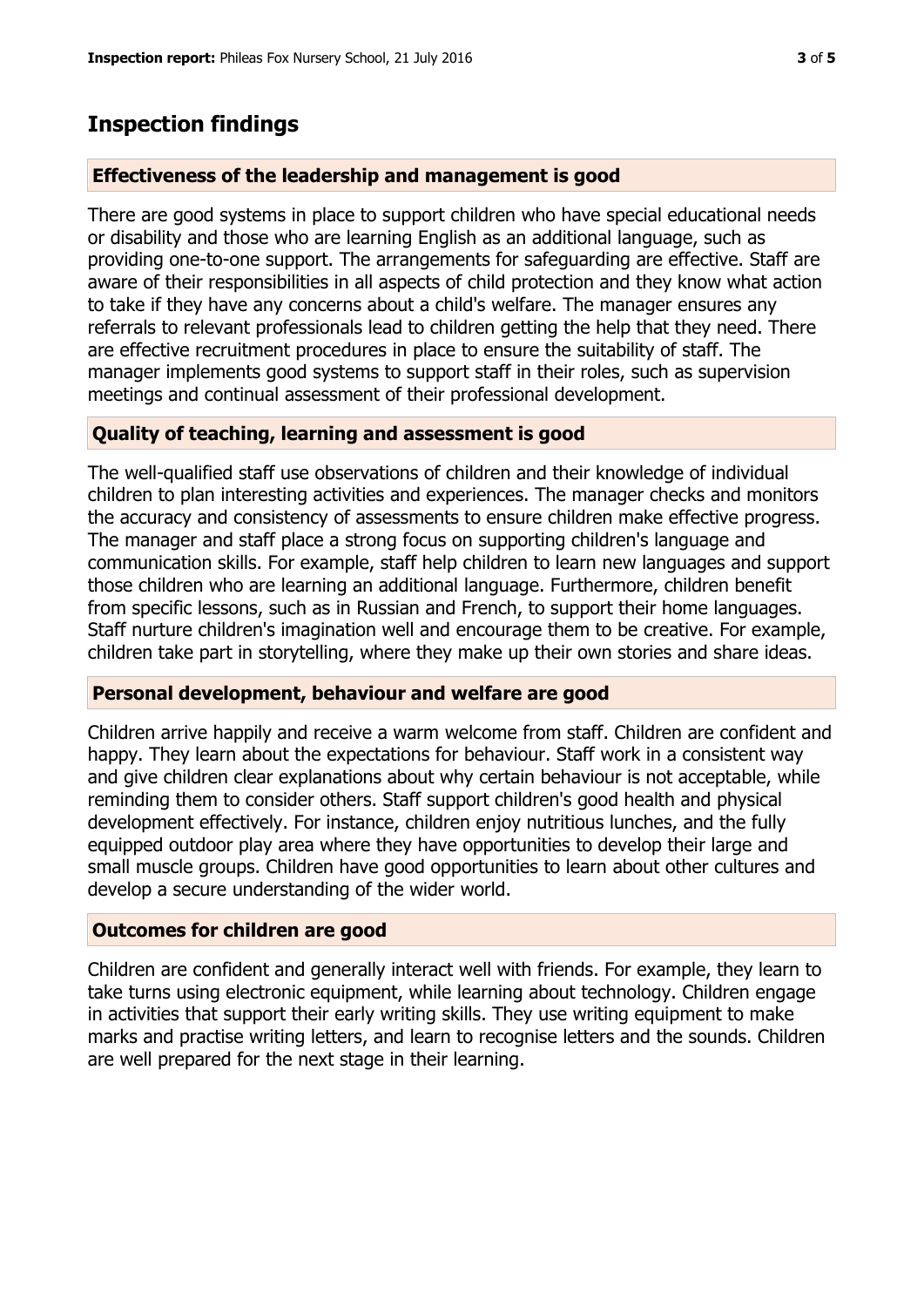# **Setting details**

| Unique reference number                             | EY495108                          |  |  |
|-----------------------------------------------------|-----------------------------------|--|--|
| Local authority                                     | Westminster                       |  |  |
| <b>Inspection number</b>                            | 1056380                           |  |  |
| <b>Type of provision</b>                            | Full-time provision               |  |  |
| Day care type                                       | Childcare - Non-Domestic          |  |  |
| <b>Registers</b>                                    | Early Years Register              |  |  |
| <b>Age range of children</b>                        | $1 - 4$                           |  |  |
| <b>Total number of places</b>                       | 40                                |  |  |
| <b>Number of children on roll</b>                   | 25                                |  |  |
| <b>Name of registered person</b>                    | <b>Phileas Fox Nursery School</b> |  |  |
| <b>Registered person unique</b><br>reference number | RP535006                          |  |  |
| Date of previous inspection                         | Not applicable                    |  |  |
| <b>Telephone number</b>                             | 02071646018                       |  |  |

Phileas Fox Nursery registered in 2015. The nursery is situated in Little Venice, in the London Borough of Westminster. The nursery is open Monday to Friday from 7.30am to 6pm, for 42 weeks of the year. There are nine members of staff. Of these, five hold appropriate early years qualifications from level 3 to level 6, and one member of staff holds qualified teacher status. The provider receives funding to offer free early education for children aged three and four years.

This inspection was carried out by Ofsted under sections 49 and 50 of the Childcare Act 2006 on the quality and standards of provision that is registered on the Early Years Register. The registered person must ensure that this provision complies with the statutory framework for children's learning, development and care, known as the early years foundation stage.

Any complaints about the inspection or the report should be made following the procedures set out in the guidance 'Complaints procedure: raising concerns and making complaints about Ofsted', which is available from Ofsted's website: www.gov.uk/government/organisations/ofsted. If you would like Ofsted to send you a copy of the guidance, please telephone 0300 123 4234, or email enquiries@ofsted.gov.uk.